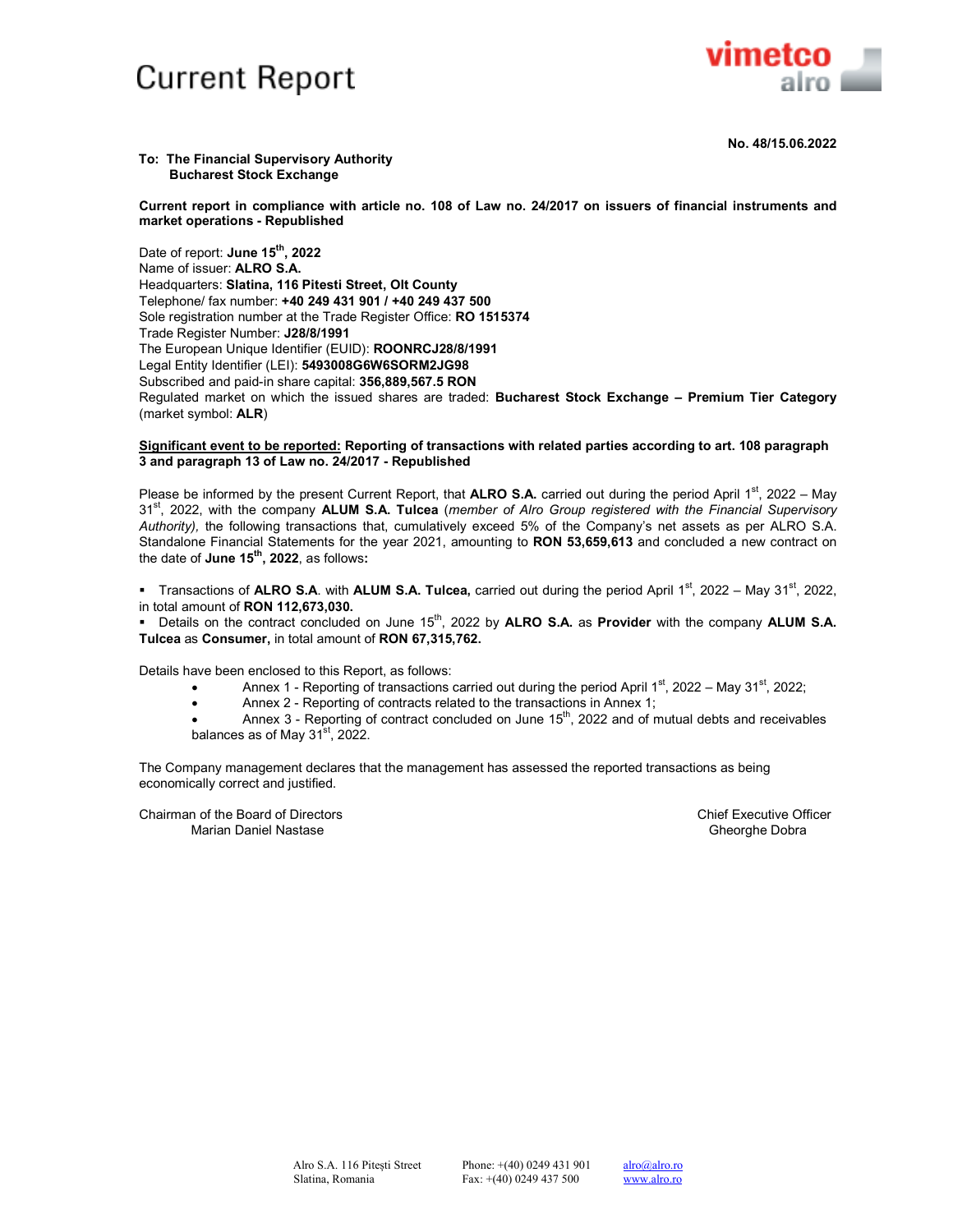# **vimetco**<br>airo

# **Current Report**

### **Annex 1 - Reporting of transactions carried out during the period April 1st, 2022 – May 31st, <sup>2022</sup>**

#### **Acquisitions**

|      |              | ompanyٽ     |                           | Related party |                           |                          |                              |                        |                                    |
|------|--------------|-------------|---------------------------|---------------|---------------------------|--------------------------|------------------------------|------------------------|------------------------------------|
| Year | <b>Month</b> | <b>Name</b> | Nature of<br>relationship | <b>Name</b>   | Nature of<br>relationship | Nature of<br>transaction | <b>Object of transaction</b> | <b>Amount</b><br>(RON) | N.R.U. number/<br>Date of contract |
| 2022 |              | ALRO S.A.   | <b>Issuer</b>             | Alum S.A.     | Subsidiary                | Acquisitions             | Alumina                      | 44.403.679             | 135/21.01.2022                     |
| 2022 |              | ALRO S.A.   | <b>Issuer</b>             | Alum S.A.     | Subsidiary                | Acquisitions             | Rent                         | 4.293                  | 526/13.05.2010                     |
| 2022 |              | ALRO S.A.   | <b>Issuer</b>             | Alum S.A.     | Subsidiary                | Acquisitions             | Alumina                      | 53,968,776             | 135/21.01.2022                     |
| 2022 |              | ALRO S.A.   | <b>Issuer</b>             | Alum S.A.     | Subsidiary                | Acquisitions             | Rent                         | 4.293                  | 526/13.05.2010                     |

 **Total** 

#### **Sales**

Company **Company** Related party **Year | Month | Name | Nature of relationship** Name **Nature of relationship Nature of transaction Object of transaction | Amount (RON) N.R.U. number/ Date of contract** 2022 4 ALRO S.A. Issuer Alum S.A. Subsidiary Sales Electricity 8,203,871 99/ 14.01.2022 2022 4 ALRO S.A. Issuer Alum S.A. Subsidiary Sales Services 54,841 1294/ 07.09.2018 2022 4 ALRO S.A. Issuer Alum S.A. Subsidiary Sales Reinvoicing goods 995 191/ 18.04.2011 2022 4 ALRO S.A. Issuer Alum S.A. Subsidiary Sales Rent 2,349 1653/ 23.12.2021 2022 4 ALRO S.A. Issuer Alum S.A. Subsidiary Sales Reinvoicing services 10,272 no contract 2022 5 ALRO S.A. Issuer Alum S.A. Subsidiary Sales Electricity 5,942,481 99/ 14.01.2022 2022 5 ALRO S.A. Issuer Alum S.A. Subsidiary Sales Services 53,566 1294/ 07.09.2018 2022 5 ALRO S.A. Issuer Alum S.A. Subsidiary Sales Reinvoicing goods 13,290 191/ 18.04.2011 2022 5 ALRO S.A. Issuer Alum S.A. Subsidiary Sales Rent 2,349 1653/ 23.12.2021 2022 5 ALRO S.A. Issuer Alum S.A. Subsidiary Sales UNP Profile 7,975 fara contract

**Total 14,291,989**

**98,381,041** 

Alro S.A. 116 Pitești Street Phone: +(40) 0249 431 901 alro@alro.roSlatina, Romania Fax: +(40) 0249 437 500

www.alro.ro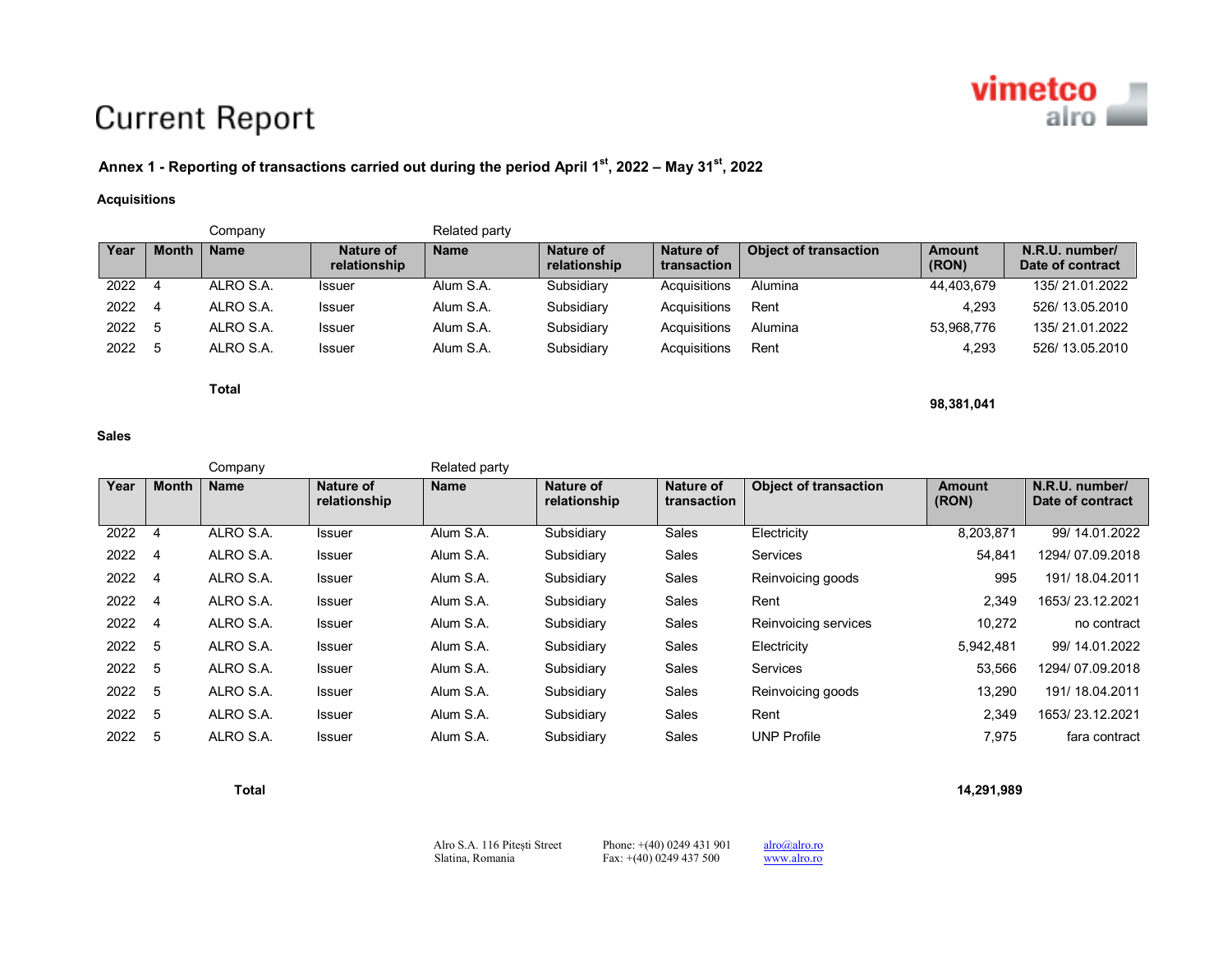

## **Current Report**

#### **Annex 2 - Reporting of the contracts related to the transactions included in the Annex 1**

#### **Acquisition contracts**

| <b>Name</b> | οf<br><b>Nature</b><br>relationship | <b>Name</b> | <b>Nature</b><br><b>of</b><br>relationship | <b>Nature of</b><br>relationship | Object of<br>transaction | N.R.U. number/Date<br>of contract | <b>Payment term</b>                                                                                        |
|-------------|-------------------------------------|-------------|--------------------------------------------|----------------------------------|--------------------------|-----------------------------------|------------------------------------------------------------------------------------------------------------|
| ALRO S.A.   | Issuer                              | ALUM S.A.   | Subsidiary                                 | Acquisitions                     | Alumina                  | 135/21.01.2022                    | 30 days from the delivery or payment in<br>advance based on the seller's request<br>and buyer's acceptance |
| ALRO S.A.   | <b>Issuer</b>                       | ALUM S.A.   | Subsidiary                                 | Acquisitions                     | Rent                     | 526/13.05.2010                    | 60 days from the invoice issuing date                                                                      |

#### **Sales contracts**

| <b>Name</b> | Nature of<br>relationship | <b>Name</b> | Nature of<br>relationship | Nature of<br>transaction | Object of<br>transaction | N.R.U. Number/Date<br>of contract | <b>Payment term</b>                               |
|-------------|---------------------------|-------------|---------------------------|--------------------------|--------------------------|-----------------------------------|---------------------------------------------------|
| ALRO S.A.   | <b>Issuer</b>             | ALUM S.A.   | Subsidiary                | Sales                    | Reinvoicing<br>goods     | 191/18.04.2011                    | 30 days from invoicing date                       |
| ALRO S.A.   | <b>Issuer</b>             | ALUM S.A.   | Subsidiary                | Sales                    | Services                 | 1294/07.09.2018                   | 30 days from the date of receiving the<br>invoice |
| ALRO S.A.   | <b>Issuer</b>             | ALUM S.A.   | Subsidiary                | Sales                    | Electricity              | 99/14.01.2022                     | 15 calendar days from the invoice<br>issuing date |
| ALRO S.A.   | <b>Issuer</b>             | ALUM S.A.   | Subsidiary                | Sales                    | Rent                     | 1653/23.12.2021                   | Until the 10 of the following month               |

www.alro.ro